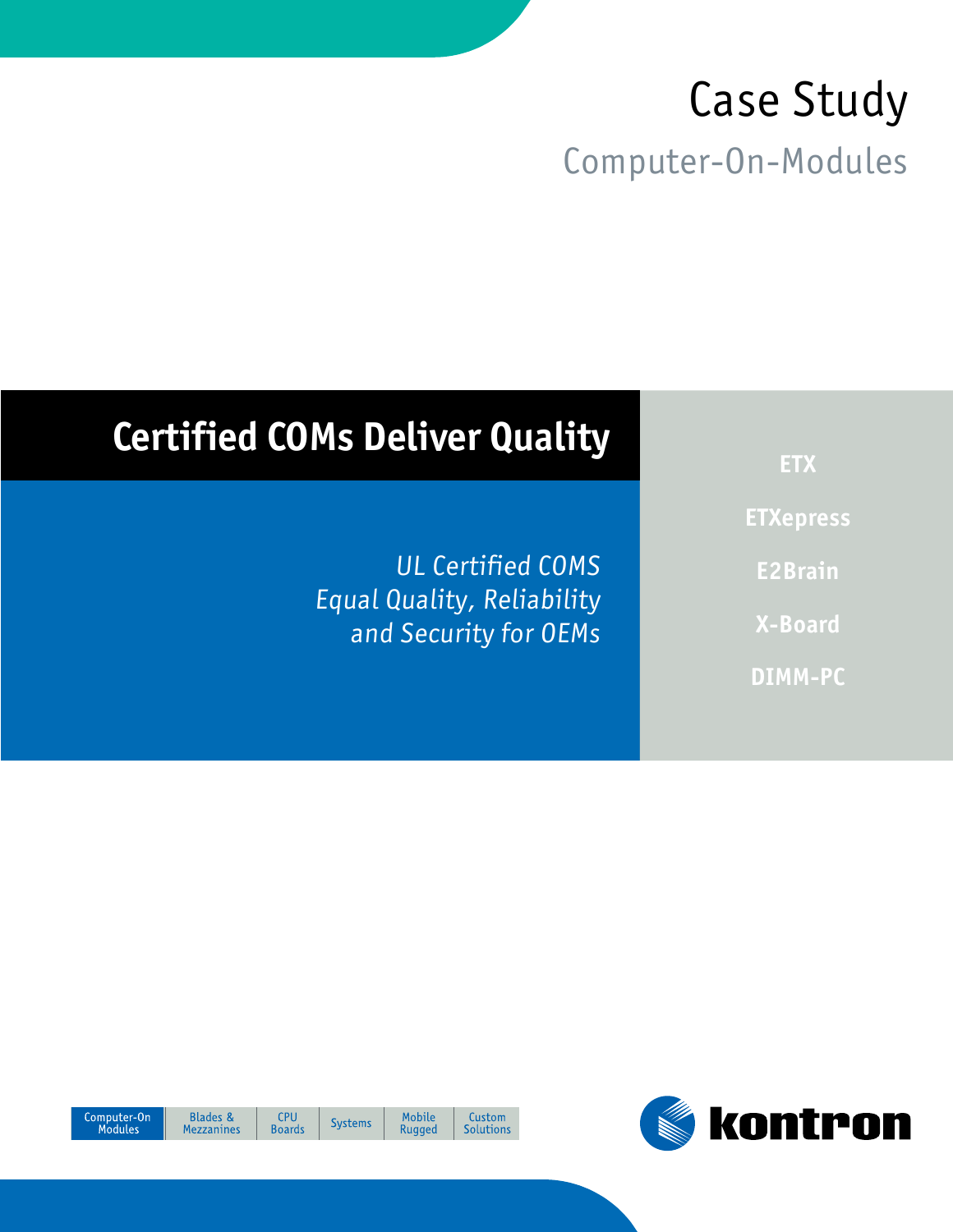## **Executive Summary**

In searching for quality electronics in the U.S., users often look first for a stamp of approval to ensure that a product has gone through some type of rigorous testing and evaluation process. Quality certifications are often easily found for systems themselves, but until very recently were not available for the components within those systems such as Computer on Modules (COMs).

Kontron, a global leader in embedded computing technologies, is the first company to receive Underwriters Laboratory (UL) certification for its COMs products. Companies now have an additional level of security from a respected third party that Kontron's COMs products will perform as expected. The added security and reliability associated with a certified embedded component brings peace of mind never available before in the embedded market.

As the first COMs provider to hold the UL certificate for quality assurance, .Kontron provides OEMs the added benefit that when it comes time for them to obtain their own UL certification, the already-certified COMs will reduce the time-to-market for their final product.

Kontron's customer centered focus led it to undertake this effort because the company understood that developers needed assurance that their components were reliable. By providing UL certification, developers have one less issue to contend with in the design process.

## **Underwriters Laboratory(UL) Certification for Computer-On-Modules (COMs)**

By Christine Van De Graaf Product Marketing Manager, Kontron

#### **Importance of UL Certification**

nderwriters Laboratories Inc. (UL) is an independent, not-forprofit product safety testing and certification organization which has been testing products for public safety for over a century. Each year, more than 14 billion UL marks are applied to products worldwide. Since its founding in 1894, UL has held the undisputed reputation as the leader in U.S. product safety and certification, and is becoming one of the best-recognized conformity assessment providers in the world.

Electrical and electronic products sold within the U.S. must meet the U.S. National Electric Code (NEC), as well as various city, county and state electrical codes. In order to comply with these codes, electrical and electronic products must be "listed" as being compliant by an "authority having jurisdiction to identify a listed product. UL has been recognized as the "de-facto" authority for listing products as compliant with U.S. electrical codes, and electrical inspectors and U.S. customs agents look for the UL mark as a demonstration of this compliance.

UL certification for Kontron COMs products is especially attractive for OEMs offering solutions in Canada and the U.S. because, apart from the EN60950 certificate that Kontron has long held, a UL certificate is the absolute seal of quality for the these regional markets.

For more information about products with UL certificates for "Information Technology Equipment Including Electrical Business Equipment" (NWGQ2.E304278 for the US and NWGQ8.E304278 for Canada), visit www.ul.com.

## **The UL-Certified Module**

Kontron's COMs are highly integrated component SBCs that support system expansion and application-specific customization. The CPU module delivers the core functionality while all of the application-specific features are designed into the baseboard creating a semi-custom embedded solution.